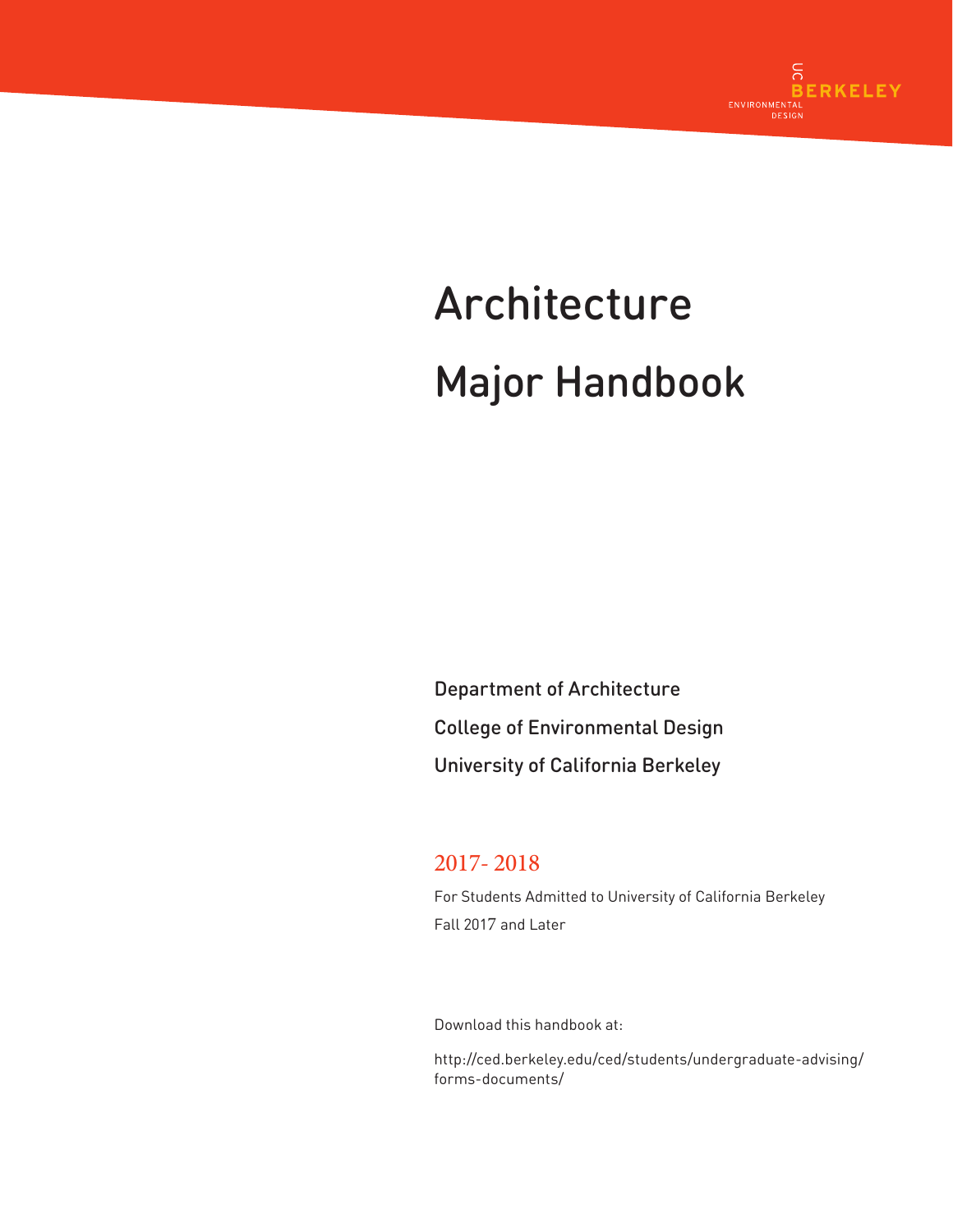## **ARCHITECTURE AT BERKELEY**

The undergraduate program in architecture leads to the Bachelor of Arts (BA) degree. It combines required courses in environmental design and architecture with opportunities for highly varied individual programs. Through its core courses, the program offers a broad introduction to the field of architecture, and through studies in the various areas it provides opportunities to prepare for specialization in the field in the areas of architectural design and representation, architectural technologies and building performance, architectural history, society and culture.

In addition to offering a sound and well-rounded education, undergraduate studies can also provide pre-professional competency for entry-level employment in architecture, the option for graduate work in architecture, or further studies in a related environmental design field.

Some graduates go on to obtain professional degrees in architecture or in other related fields; many others work in architectural offices, construction, government, or industry. Employment opportunities exist also at the community level, particularly in those communities which traditionally have not been served by professional architectural practice. The overall aim of the undergraduate program is to establish a strong foundation for a diversity of careers and to provide for mobility and flexibility to suit changing individual opportunities.

**Accreditation and Licensing.** The BA degree is a pre-professional degree and provides the foundation for entry to a Master of Architecture program, the most widespread professional degree program in Architecture in the US. The BA degree can also be applied toward licensing requirements in the State of California. *See the National Architectural Accrediting Board [naab.org](http://www.naab.org/) for more information on accreditation. See the California Architect's Board [cab.ca.gov/](file://CPLA/DEAN_SHARE/DEAN/UG_ADVISING/Forms,%20Handouts%20and%20Petitions%20for%20Web/FINAL%20FORMS%20TO%20UPLOAD/cab.ca.gov/) and the National Council of Architectural Registration Board [ncarb.org](http://ncarb.org/) for more information on licensing.*

**Minors***.* See the [CED](http://arch.ced.berkeley.edu/programs/undergraduate/minors) website for information on undergraduate minors offered by the Department of Architecture, as well as other minors available to architecture majors.

# **Important Note**

Red text in this document was not part of the original handbook. The red text is included to help provide clarity and updates for students. If you have questions, please connect with a CED academic advisor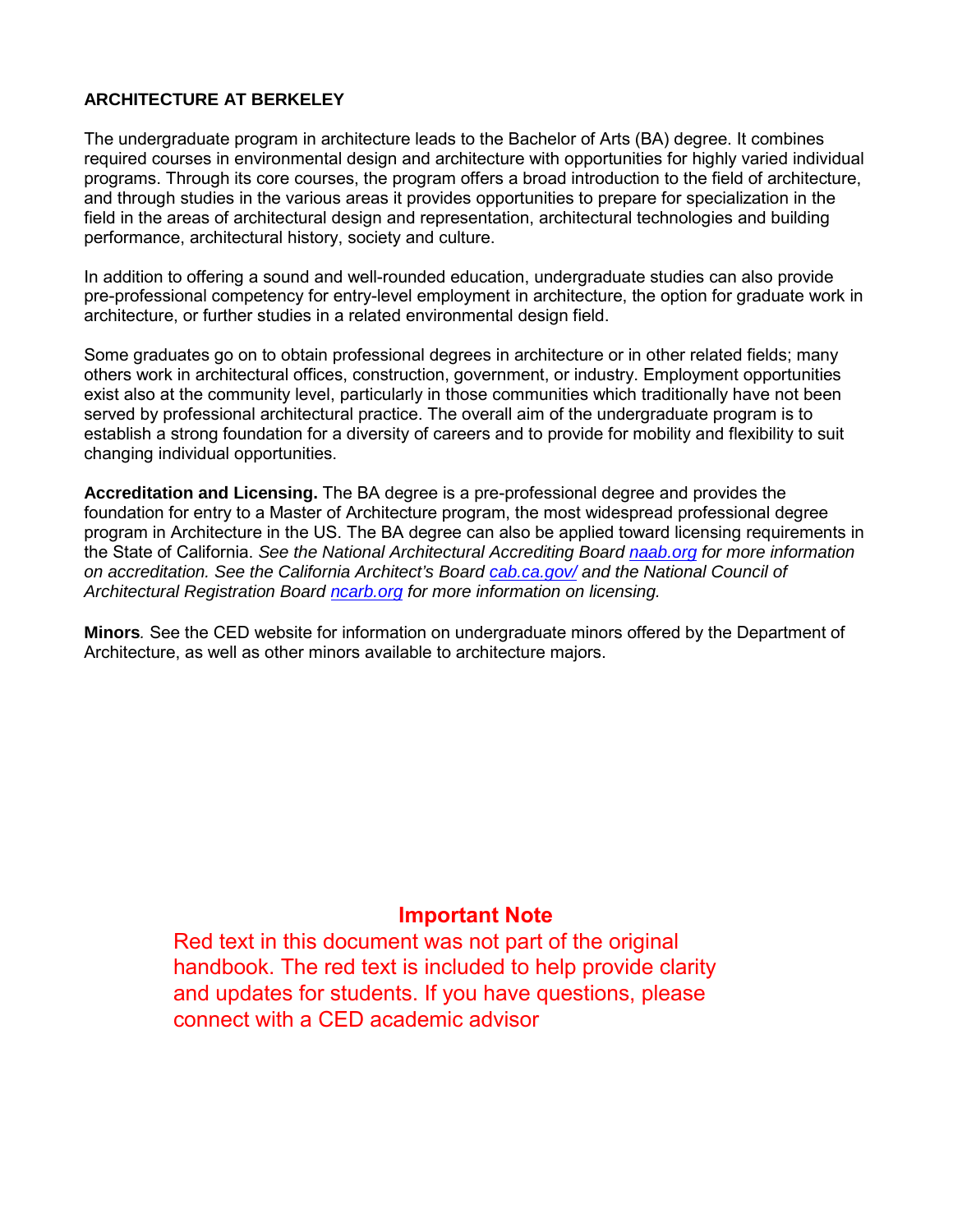#### **UNDERGRADUATE ADVISING**

*FACULTY ADVISORS*

#### **ARCH Department Chair**

**Professor Renee Chow**  232 Bauer Wurster Hall [archchair@berkeley.edu](file://CPLA/DEAN_SHARE/DEAN/UG_ADVISING/Forms,%20Handouts%20and%20Petitions%20for%20Web/Local%20Settings/Temporary%20Internet%20Files/Content.Outlook/NKKYGRQ2/kchriste@berkeley.edu)

#### **ARCH BA Director and Major Head**

#### **TBD**

#### **CED Associate Dean for Undergraduate Studies,** Arcus Chair for Gender, Sexuality

# **Professor Greig Crysler**  354 Bauer Wurster Hall

cgreigc@gmail.com

and the Built Environment

#### **CE[D Career Counseling](mailto:rychow@berkeley.edu)**

**Dinorah Meyer** 703 Wurster Hall

#### **Fall/Spring Hours**

Drop-in Hours Appointments **TRA** 

#### *STAFF ADVISORS*

#### **Office of Undergraduate Advising**

 250 Wurster Hall 510-642-4943 [For general advising questions email:](http://ced.berkeley.edu/ced/students/undergraduate-advising) [cedadvising@berkeley](http://ced.berkeley.edu/ced/students/undergraduate-advising).edu

http://ced.berkeley.edu/ced/students/un dergraduate-advising

#### **Architecture Advisor**

**Mel Barbers** 250 Bauer [Wurster](mailto:rhommel.canare@berkeley.edu) Hall mbarbers@berkeley.edu

#### **Architecture Graduate Program Admissions Advisor**

**Asha Nathaniel**  232 Bauer Wurster Hall archgrad@berkeley.edu

#### **College Evaluator** *(transfer work evaluation)*

**Heather Grothjan**  250 Bauer Wurster Hall heather.grothjan@berkeley.edu

#### **Director of CED Undergraduate Advising**

**Omar Ramirez**  250 Bauer Wurster Hall oramirez@berkeley.edu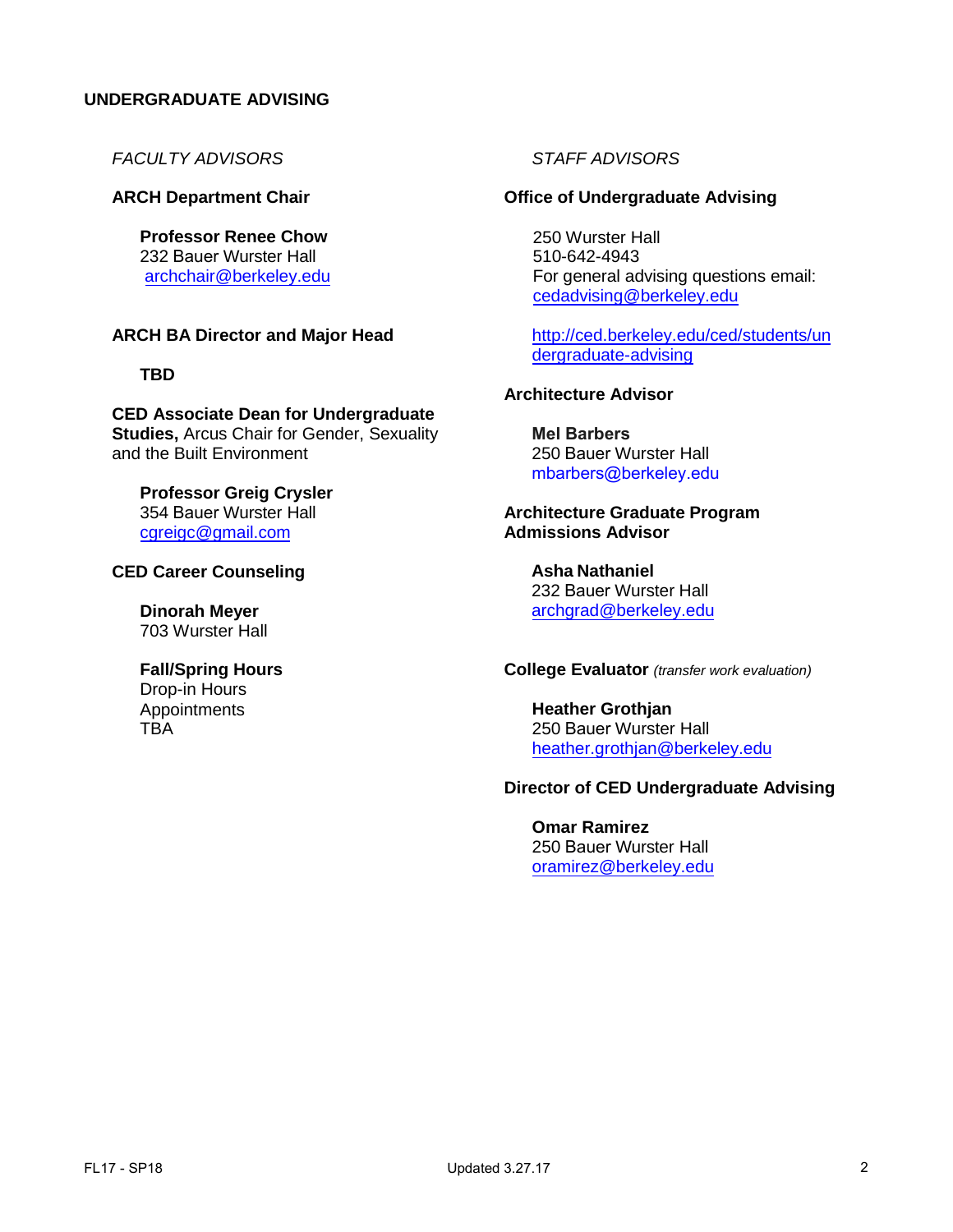#### **DEGREE REQUIREMENTS**

Students who intend to pursue graduate work in the field are advised to acquaint themselves thoroughly with the prerequisites for entry into their desired graduate programs. Students interested in taking courses in structural/civil engineering should be aware of the special lower division mathematics, physics, and engineering prerequisites for these courses.

#### **Summary of Degree Requirements**

- **A.** University and Berkeley Campus Requirements
- **B.** CED College Requirements
- **C**. Architecture Major Requirements
- **D.** General Electives (optional to reach 120 units)
- **E.** Unit and Semester Requirements

#### **A. University and Berkeley Campus Requirements**

All undergraduate students at UC Berkeley must complete:

- Entry-Level Writing Requirement
- American History and Institutions
- American Cultures

#### **B. CED College Requirements**

- 1. Reading & Composition A & B. See the CED Advising website for more information on R&C course placement. Must be completed with a letter grade of C- or better. All undergraduates must complete the R&C requirement by the end of their fourth semester, or their enrollment
- will be blocked for the following semester.<br>2. <u>Seven Course Breadth Requirement.</u> Up to two CED courses or courses cross-listed with CED may be used to complete Seven Course Breadth (students admitted to UCB FL 13 and later only). See paragraph below for detail.
	- Social and Behavioral Sciences
	- Physical Science--Physics 7A *or* 8A (also fulfills Lower Division Major Requirement). Must be taken for a letter grade.
	- Biological Science
	- International Studies
	- Arts and Literature
	- Historical Studies
	- Philosophy and Values

For students admitted to UC Berkeley FL 13 and later, only Lower Division ENV DES courses (ENV DES 1, 4A, 4B, 4C) and Lower Division Major Requirements may simultaneously fulfill Seven Course Breadth. A course used to fulfill either an Upper Division Major Requirement or the Upper Division CED Outside of Architecture Requirement may not also satisfy Seven Course Breadth. Upper Division CED courses that are not fulfilling another upper division requirement may fulfill Seven Course Breadth.

No more than two courses from any one academic department may be used to satisfy breadth requirements.

A Seven Course Breadth class that is also being used to complete another CED requirement must be completed with a letter grade of C- or better.

Only one of the remaining Seven Course Breadth may be taken on a Passed/Not Passed basis.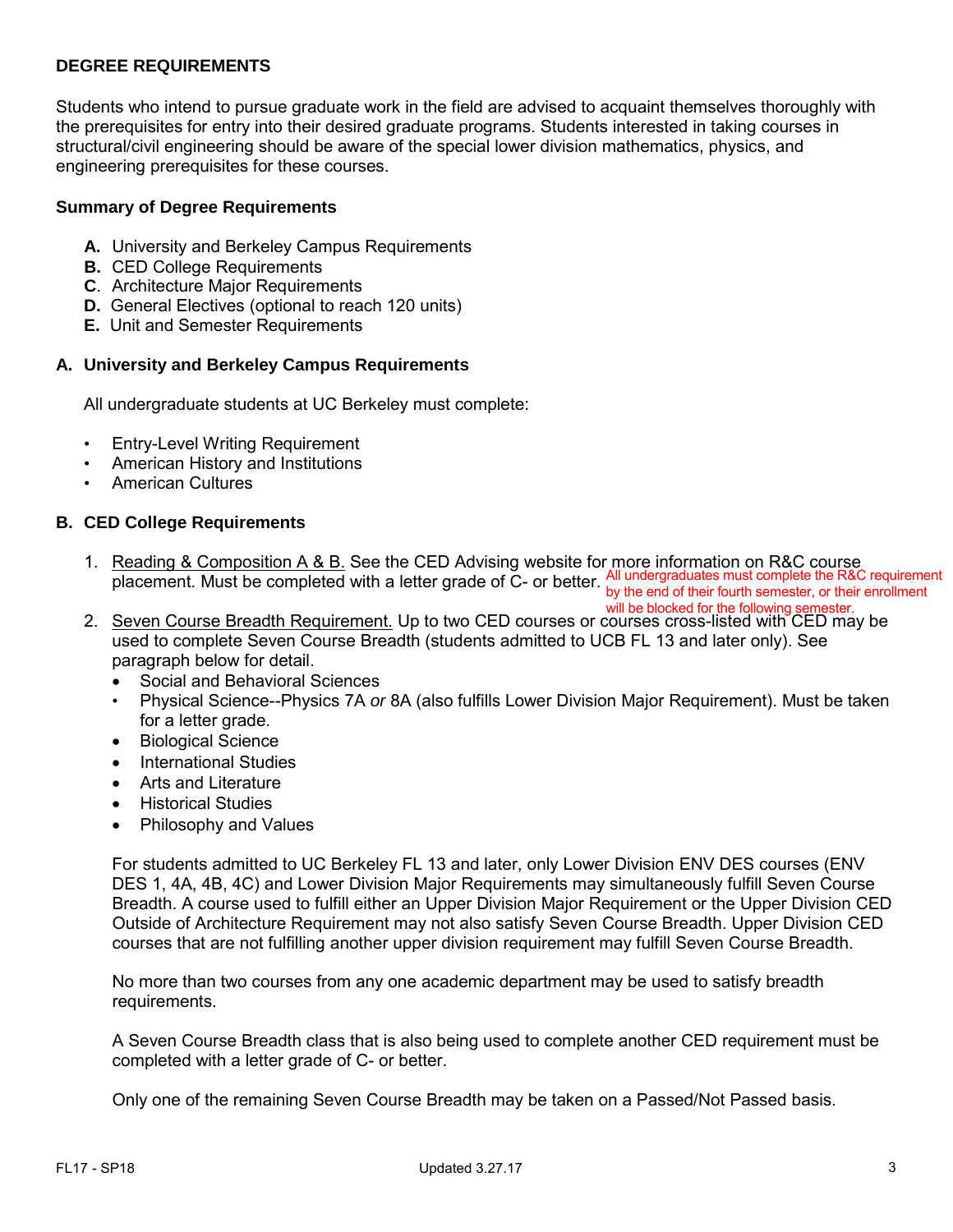For a list of courses that fulfill the Seven Course Breadth Requirement, see [http://ls](http://ls-advise.berkeley.edu/requirements/breadth7.html)[advise.berkeley.edu/requirements/breadth7.html.](http://ls-advise.berkeley.edu/requirements/breadth7.html)

IS breadth may be satisfied by participation in the UC Education Abroad Program or a recognized equivalent program.

CED students may apply high school exam credit (Advanced Placement, International Baccalaureate, A-Level Exam) towards many of the above requirements. See the CED website section on High School Exam Credit for more information: [http://ced.berkeley.edu/ced/students/undergraduate-advising/forms](http://ced.berkeley.edu/ced/students/undergraduate-advising/forms-documents/)[documents/](http://ced.berkeley.edu/ced/students/undergraduate-advising/forms-documents/)

Students who have been away from the University for five or more years are held to the college and major requirements that are in place when they re-enroll at UCB.

- 3. Lower Division Environmental Design\* (3 courses total). *Must be completed with a letter grade of C- or better.*
	- ENV DES 1 People and Environmental Design
	- ENV DES 4A Design and Activism, 4B Global Cities, 4C Future Ecologies (complete 2 of 3)

Lower Division ENV DES courses (ENV DES 1, 4A, 4B, 4C) and Lower Division Major Requirements may simultaneously fulfill Seven Course Breadth. However, no more than two CED courses or courses cross-listed with CED may be used to complete Seven Course Breadth. Important update: Starting Fall 2021 ENVDES 4A, 4B, and 4C will no longer be

*Transfer students are exempt from the ENV DES 4ABC requirement.* 

offered. Please see advisor if you have not satisfied requirement

4. Upper Division College of Environmental Design Courses Outside of Architecture (3 courses total). *Must be completed with a letter grade of C- or better.*

Three upper division CED courses must be taken outside the architecture major (nine units minimum). Each of the three courses must be at least two units and must be within the 100-299 course number range (197, 198, 199 are excluded). This requirement can be fulfilled with courses in Environmental Design, Visual Studies, Landscape Architecture, and City and Regional Planning. A course used to fulfill this requirement may *not* also be used to fulfill Seven Course Breadth.

#### **C. Architecture Major Requirements**

1. Lower Division Major Requirements:

*These courses must be completed with a letter grade of C- or better.* Courses taken to fulfill Lower Division Major Requirements may also be used to fulfill Seven Course Breadth.

- ARCH 11A (formerly ENV DES 11A) Introduction to Visual Representation and Drawing
- ARCH 11B (formerly ENV DES 11B) Introduction to Design
- ARCH 98BC: Berkeley Connect in Architecture ARCH 98BC/198BC is recommended, not required.
- MATH 16A *or* Math 1A
- PHYSICS 8A or 7A (course also completes Physical Science breadth requirement)
- *2.* Upper Division Major Requirements*, (10-11 courses):*

*You must earn a 2.0 average in Upper Division Major Requirements.* A course used to fulfill an Upper Division Major Requirement may **not** also be used to fulfill Seven Course Breadth.

Students must complete the following six courses junior year: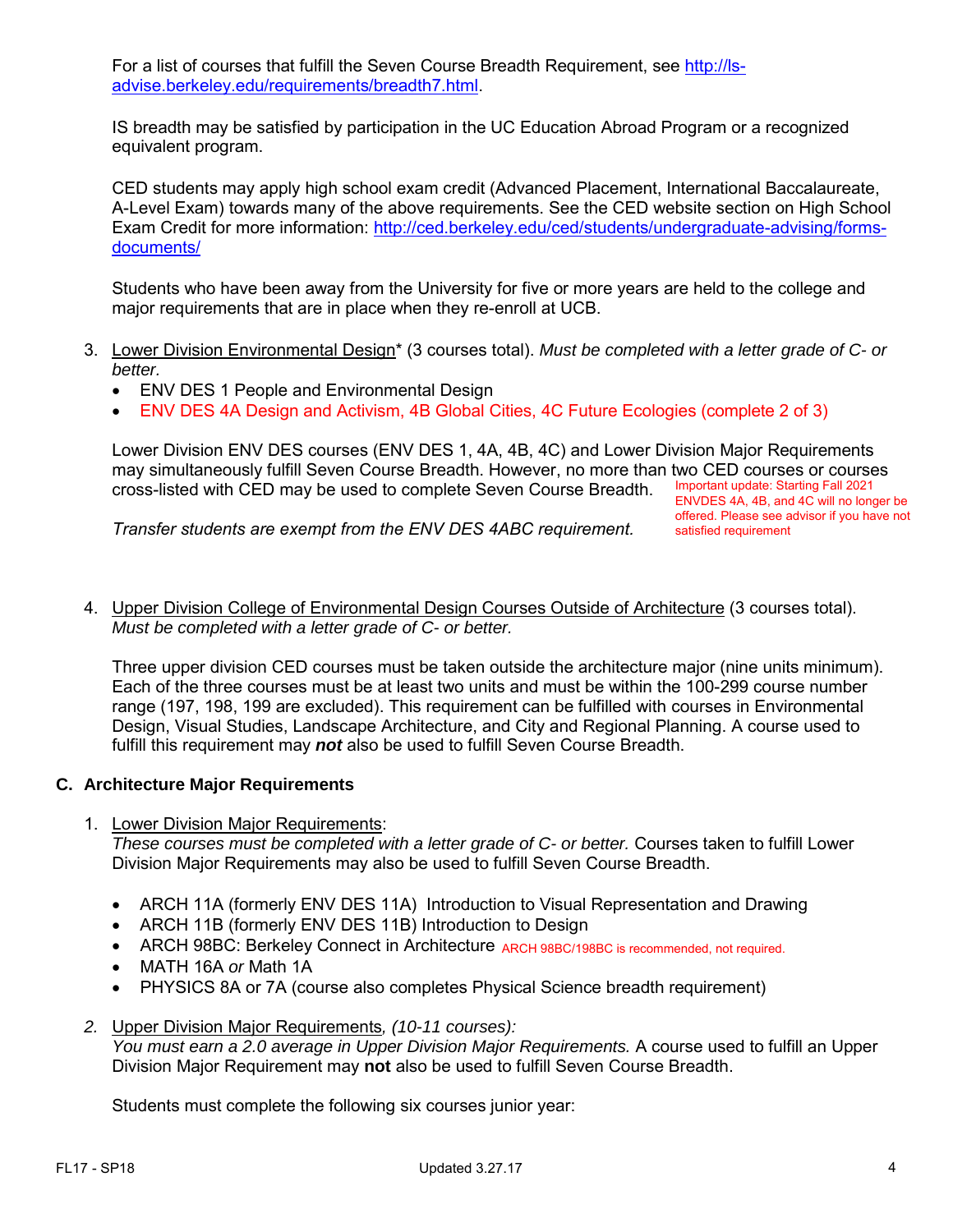Architectural Design and Representation. Two required courses:

- ARCH 100A Fundamentals of Architectural Design
- ARCH 100B Fundamentals of Architectural Design

Architectural History, Culture, and Society. Three required core courses:

- ARCH 170A An Historical Survey of Architecture and Urbanism (Part 1) and
- ARCH 170B An Historical Survey of Architecture and Urbanism (Part 2) plus
- Either ARCH 130 Introduction to Design Theories and Criticism or ARCH 110AC The Social and Cultural Basis of Design Starting Fall 2021 ARCH112 has replaced ARCH 110AC

Architectural Technologies and Building Performance. One of the following two courses:

• Either ARCH 140 Energy and Environment or ARCH 160 Introduction to Construction

Prior to course enrollment early in the spring semester of the junior year, students must select one of the following two tracks for the senior year.

**Senior Year Design Research Track (DRT)** (5 courses total, in addition to the 6 above):

- ARCH 102A Capstone Preparation Seminar
- ARCH 102B Capstone Project
- Capstone Electives. Choose three from list that will be provided each year by the instructors. Note that courses used to fulfill this major elective requirement cannot also be used to fulfill the Upper Division College of Environmental Design Courses Outside of Architecture requirement.

**Senior Year Studio Track** (4 courses total, in addition to the 6 above):

- ARCH 100C Architectural Design
- ARCH 100D Architectural Design
- ARCH 140 Energy and Environment or ARCH 160 Introduction to Construction (both are required for Studio Track)
- ARCH 150 Introduction to Structures

Students who have been away from the University for five or more years are held to the college and major requirements that are in place when they re-enroll at UCB.

#### **D. General Electives**

Students may need to take additional courses to reach the 120 units required for graduation.

#### **E. Unit and Semester Requirements**

The Bachelor of Arts degree in the College of Environmental Design requires the successful completion of at least 120 semester units of courses subject to certain rules:

- A maximum of 16 units of Special Studies coursework (courses numbered 97, 98, 99, 197, 198, or 199) is allowed towards the 120 units; a maximum of four is allowed in a given semester; only upper division students (60 or more units completed) may enroll in 197, 198, or 199 coursework.
- A maximum of 4 units of Physical Education from any school attended will count towards the 120 units.
- Students may receive unit credit for courses graded P (including P/NP units taken through EAP) up to a limit of one-third of the total units taken and passed on the Berkeley campus at the time of graduation.
- No more than 60 units from a single department can be used towards the 120 minimum.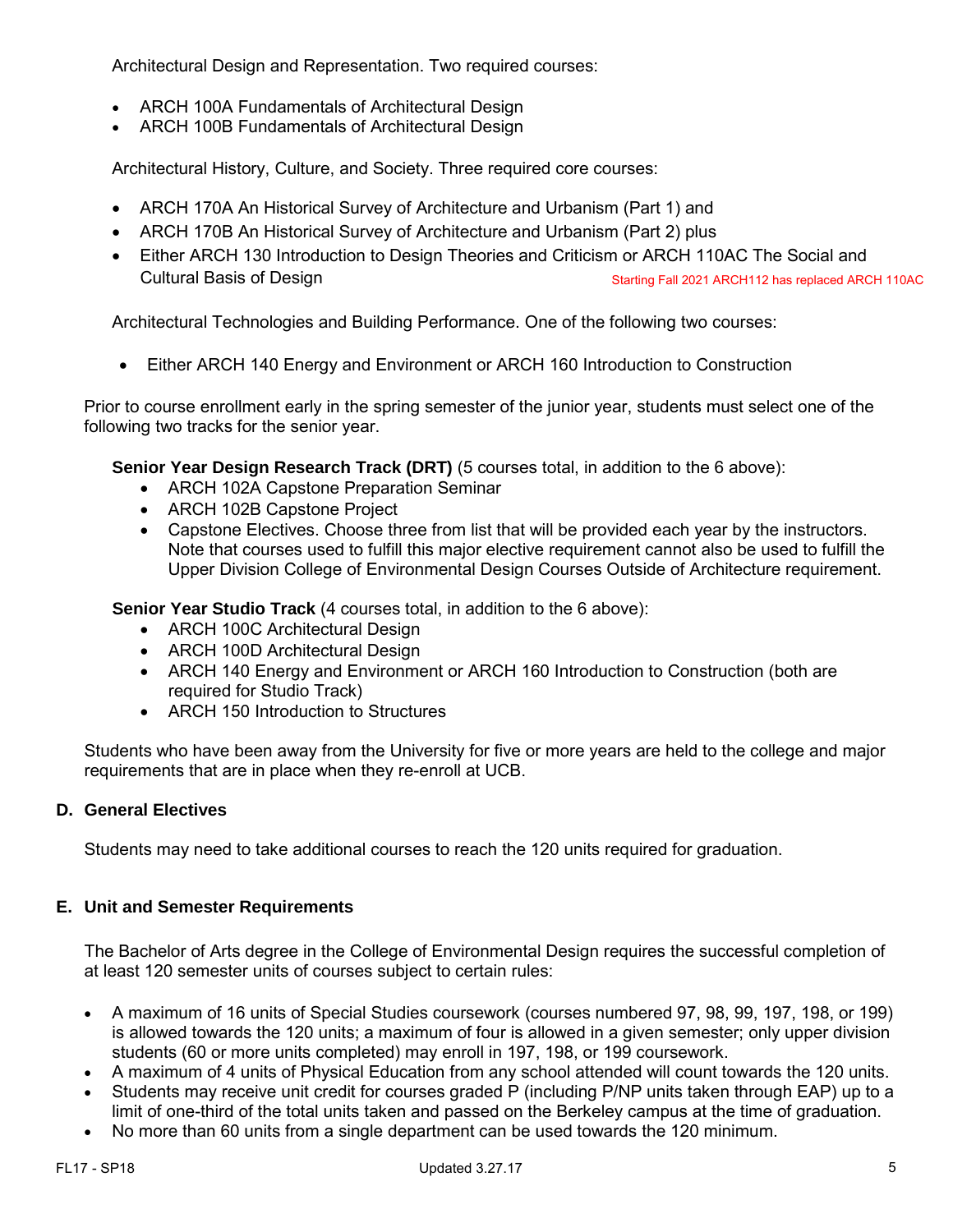#### **Unit Minimum**

CED students must enroll in at least 12 units each fall and spring semester. *(Students entering UCB with no prior units would need to complete 15 units per semester to graduate in four years.)*

#### **Semester Limit**

Students admitted as freshmen must graduate within eight fall/spring semesters at UC Berkeley. Students admitted as transfer students must graduate within four fall/spring semesters at UC Berkeley. EAP and UCDC count towards this semester limit; summer session, UC Extension, and study abroad through non-UC programs do not. Students approved for simultaneous degrees in two colleges may be granted an additional semester.

#### **Senior Residence Requirement**

After reaching senior status (with 90 semester units earned), students must be registered in the College of Environmental Design and must complete at least 24 of the remaining 30 units in at least two semesters in residence at UC Berkeley as CED students. To count as residence, a semester must consist of at least six passed units. [Intercampus Visitor,](http://ls-advise.berkeley.edu/faq/icv.html) [Education Abroad Program,](http://ls-advise.berkeley.edu/faq/eap.html) [UC Berkeley-Washington Program,](http://ucdc.berkeley.edu/) and [UC](http://extension.berkeley.edu/)  [Berkeley Extension](http://extension.berkeley.edu/) units are **not** applied to this requirement.

Students may use [Berkeley Summer Sessions](http://summer.berkeley.edu/mainsite/index.lasso) to satisfy one semester of the Senior Residence Requirement, provided that six units of course work are completed.

#### **Modified Senior Residence Requirement**

Participants in the [UC Berkeley-Washington Program](http://learning.berkeley.edu/ucdc/) or a fall, spring or summer [UC Education Abroad](http://ls-advise.berkeley.edu/faq/eap.html)  [Program](http://ls-advise.berkeley.edu/faq/eap.html) (EAP) that consists of 6 or more units may meet a Modified Senior Residence Requirement by completing 24 (excluding EAP) of their final 60 semester units in residence. At least 12 of these 24 units must be completed after senior status (90 units) is reached.

Most students automatically fulfill the residence requirement by attending classes here for four years. In general, there is no need to be concerned about this requirement, unless you go abroad for a semester or year or want to take courses at another institution or through University Extension during your senior year. In these cases, you should make an appointment to see an adviser to determine how you can meet the Senior Residence Requirement.

#### **Fulfilling Requirements with Transfer Coursework**

Students may use transfer work, including courses taken via Study Abroad, to fulfill CED requirements, within the following limits (please consult your major advisor for more information):

- Upper Division **Major** Requirements: Up to two courses taken elsewhere may be applied, if deemed transferable by the Office of Undergraduate Admissions and approved by the faculty adviser for your major.
- Upper Division **CED Outside the Major**: Up to two courses taken elsewhere may be applied, if deemed transferable by the Office of Undergraduate Admissions and approved by CED's Dean's Conference.
- Upper Division **CED Minor** Requirements: Up to two courses taken elsewhere may be applied, if deemed transferable by the Office of Undergraduate Admissions and approved by the faculty adviser for your minor.
- **CED Breadth Requirements**: All requirements can be potentially fulfilled by courses taken elsewhere, if deemed transferable by the Office of Undergraduate Admissions and approved for breadth by the college (courses must be at least three units each).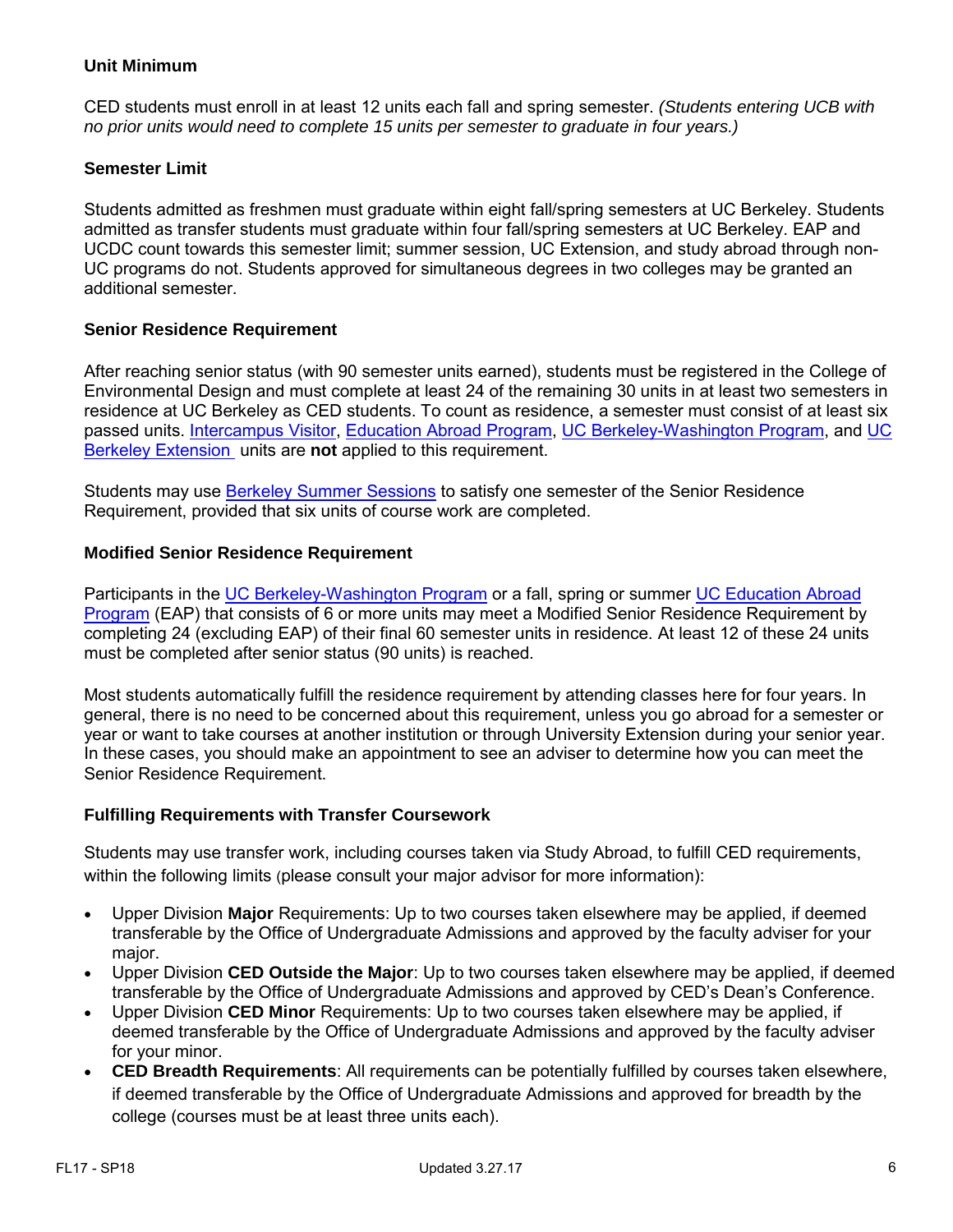To submit a request, please refer to the [CED Forms & Documents](http://ced.berkeley.edu/ced/students/undergraduate-advising/forms-documents/) page and complete the form located under Transfer Credit Evaluation: "CED Course Substitution Process-Current Students (Including Study Abroad)."

# **Sample Graduation Plan**

| <b>FRESHMAN</b>                            |           |                             |              |
|--------------------------------------------|-----------|-----------------------------|--------------|
| <b>Fall Semester</b>                       | Units     | <b>Spring Semester</b>      | <b>Units</b> |
| ENV DES 1: People and Environmental Design |           | Reading & Composition B     | 4            |
| Reading & Composition A                    | 4-6       | ENV DES 4A/B/C*             | 3            |
| MATH 16A or 1A                             | $3-4$     | Breadth #1                  | $3 - 4$      |
| ARCH 98BC: Berkeley Connect                |           | Breadth #2                  | $3 - 4$      |
|                                            |           | ARCH 98BC: Berkeley Connect |              |
| <b>TOTAL</b>                               | $12 - 14$ | <b>TOTAL</b>                | $14 - 16$    |

#### **SOPHOMORE**

| <b>Fall Semester</b>             | Units     | <b>Spring Semester</b>           | Units     |
|----------------------------------|-----------|----------------------------------|-----------|
| ARCH 11A: Introduction to Visual |           | ARCH 11B: Introduction to Design |           |
| Representation and Drawing       |           |                                  |           |
| PHYS 7A or 8A/ Breadth #3        |           | Breadth #5                       | $3 - 4$   |
| ENV DES 4A/B/C*                  |           | Breadth #6                       | $3 - 4$   |
| Breadth #4                       | $3-4$     | Breadth #7                       | $3 - 4$   |
| <b>TOTAL</b>                     | $14 - 15$ | <b>TOTAL</b>                     | $14 - 17$ |

*\*Complete 2 of 3 from ENV DES 4A, 4B, 4C*

#### **JUNIOR**

| <b>Fall Semester</b>                         | Units | <b>Spring Semester</b>                        | Units |
|----------------------------------------------|-------|-----------------------------------------------|-------|
| ARCH 100A: Fundamentals of Architectural     | 6     | ARCH 100B: Fundamentals of Architectural      | 6     |
| Design                                       |       | Desian                                        |       |
| ARCH 170A: Historical Survey of Architecture |       | ARCH 170B: Historical Survey of Architecture  |       |
| and Urbanism (Part 1)                        |       | and Urbanism (Part 2)                         |       |
| ARCH 130: Intro to Design Theories &         |       | ARCH 140: Energy and Environment (Physics     |       |
| Criticism or ARCH 110AC: Social and Cultural |       | 8A is prerequisite) or ARCH 160: Introduction |       |
| Basis of Design                              |       | to Construction                               |       |
| ARCH 198BC: Berkeley Connect                 |       | ARCH 198BC: Berkeley Connect                  |       |
| <b>TOTAL</b>                                 | 15    | <b>TOTAL</b>                                  | 15    |

Starting Fall 2021 ARCH 112 has replaced ARCH 110AC

#### **SENIOR YEAR: DESIGN RESEARCH TRACK**

**\_\_\_\_\_\_\_\_\_\_\_\_\_\_\_\_\_\_\_\_\_\_\_\_\_\_\_\_\_\_\_\_\_\_\_**

| <b>Fall Semester</b>                    | Units     | <b>Spring Semester</b>                  | Units     |
|-----------------------------------------|-----------|-----------------------------------------|-----------|
| ARCH 102A: Capstone Seminar             | 2         | ARCH 102B: Capstone Studio              | 5 I       |
| Capstone Elective #1 (choose from list) | $3 - 4$   | Capstone Elective #3 (choose from list) | $3-4$     |
| Capstone Elective #2 (choose from list) | $3-4$     | CED Upper Div Non-Major #2              | $2 - 4$   |
| CED Upper Div Non-Major #1              | $2 - 4$   | CED Upper Div Non-Major #3              | $2 - 4$   |
| TOTAL                                   | $12 - 15$ | <b>TOTAL</b>                            | $12 - 17$ |

#### *OR*

#### **SENIOR YEAR: STUDIO TRACK**

| <b>Fall Semester</b>                                                 | Units     | <b>Spring Semester</b>                                                                                        | Units          |
|----------------------------------------------------------------------|-----------|---------------------------------------------------------------------------------------------------------------|----------------|
| ARCH 100C: Architectural Design                                      | 5         | ARCH 100D: Architectural Design                                                                               | 5              |
| ARCH 150: Introduction to Structures (Physics<br>8A is prerequisite) |           | ARCH 140: Energy and Environment (Physics<br>8A is prerequisite) or ARCH 160: Introduction<br>to Construction | $\overline{4}$ |
| CED Upper Div Non-Major #1                                           | $2 - 4$   | CED Upper Div Non-Major #2                                                                                    | $2 - 4$        |
| Electives, if needed                                                 | $0 - 4$   | CED Upper Div Non-Major #3                                                                                    | $2 - 4$        |
| TOTAL                                                                | $12 - 17$ | <b>TOTAL</b>                                                                                                  | $13 - 17$      |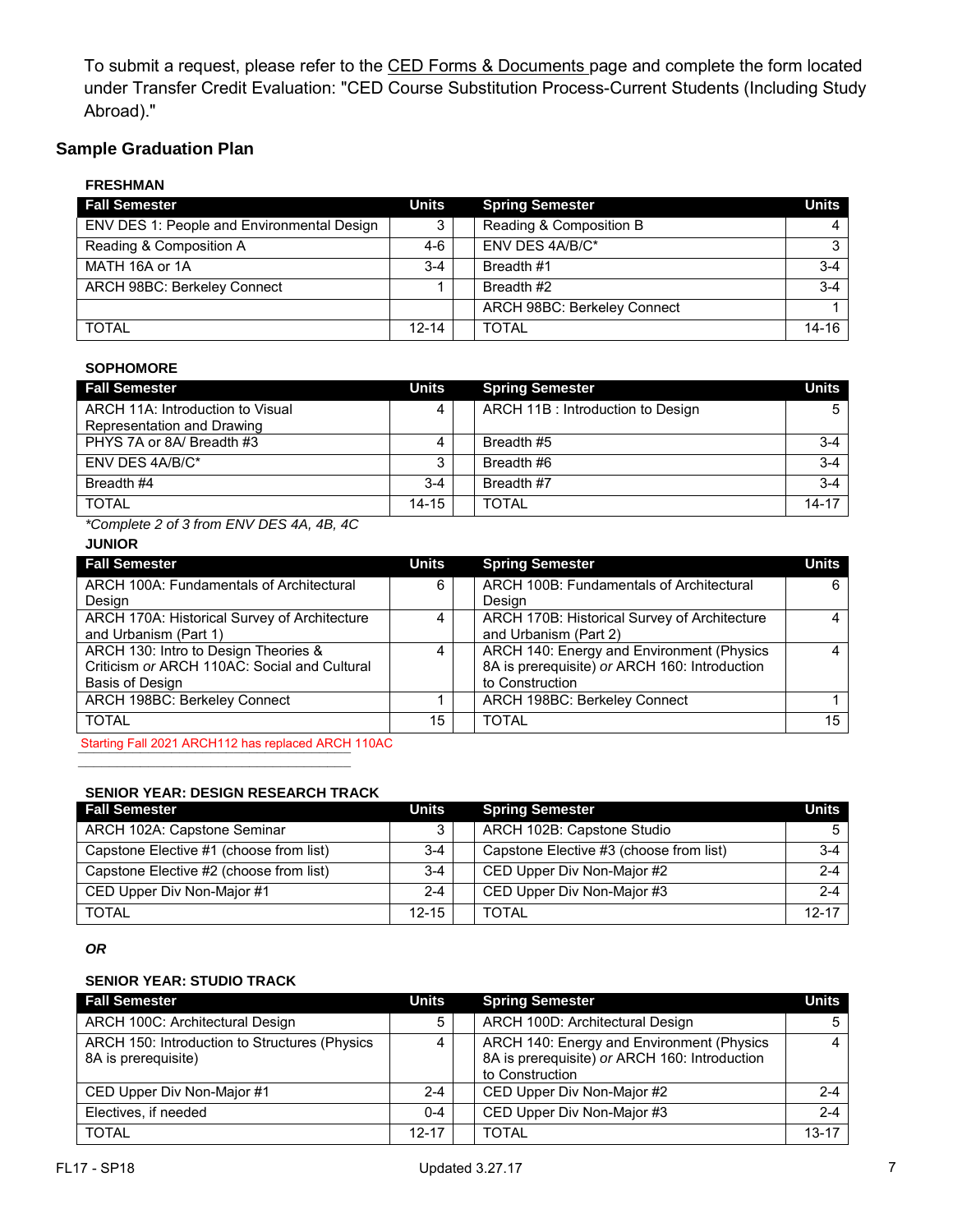Each student's plan will vary, depending on interests. See your adviser if you are interested in applying for graduate school, studying abroad, attending summer school, pursing a minor or second major, etc. *See end of Major Handbook for sample plan including study abroad sophomore year.*

# **GRADE REQUIREMENTS**

- A 2.0 UC GPA is required for graduation.
- A 2.0 GPA within the major is required at time of graduation.

# **GRADUATING WITH HONORS**

To graduate with distinction, you must meet the grade-point average (GPA) requirement and complete at least 50 units in residence at Berkeley (this may include UCB Extension XB units and up to 20 units from UCDC or EAP), of which 43 units must be letter-graded (not including physical education activities courses). *Transfer students must make sure they complete 50 units at Berkeley to qualify for honors.*

Your GPA in all letter-graded courses taken at Berkeley must be equal to or higher than the GPA established for honors in the year in which you graduate. These GPA cut-offs change slightly each year and are posted on the CED website.

# **DEADLINES AND POLICIES**

See the CED advising website for the most up-to-date information: *ced.berkeley.edu/advising*

# **CED MINORS**

Minors offered by the college of Environmental Design include:

- [Architecture](http://arch.ced.berkeley.edu/programs/undergraduate/minors/arch)
- [City & Regional Planning](http://dcrp.ced.berkeley.edu/programs/undergraduate/minor_cityplanning)
- [Environmental Design and Urbanism in Developing Countries](http://arch.ced.berkeley.edu/programs/undergraduate/minors/envdesigndevcountries)
- [Geospatial Information Science and Technology](http://gis.berkeley.edu/students/minor) (College of Natural Resources for paperwork and advising)
- [History & Theory of Landscape Architecture & Environmental Planning](http://laep.ced.berkeley.edu/programs/undergraduate/minors/historytheorylaep)
- [History of the Built Environment](http://arch.ced.berkeley.edu/programs/undergraduate/minors/historybuiltenv)
- [Social & Cultural Factors in Design](http://arch.ced.berkeley.edu/programs/undergraduate/minors/socialcultfactors)
- [Sustainable Design](http://laep.ced.berkeley.edu/programs/undergraduate/minors/sustainabledesign)

Minors generally consist of five upper division courses plus any lower division prerequisites to those courses. Any course taken for your minor may also be used to fulfill major and upper division CED non-major requirements. Courses used to fulfill a breadth requirement may also be used to satisfy a minor requirement. Students may use the non-CED version of an approved CED cross-listed course to complete a minor. See [CED Minors](http://www.ced.berkeley.edu/advising/continuingstudents/degreereqs#minor) on the web for more information.

The *CED Request to Add Minor* form is available in the Minors section of [CED Forms & Documents](http://ced.berkeley.edu/ced/students/undergraduate-advising/forms-documents/) and is required to declare a minor. The *CED Minor Completion Form* must be completed by your last semester if you want your CED minor to show on your transcript.

CED students may pursue minors in any of the other undergraduate schools and colleges at UC Berkeley.

# **ACADEMIC PROGRESS REPORT (APR)**

FL17 - SP18 Updated 3.27.17 8 Track your degree progress via your Academic Progress Report in CalCentral (calcentral.berkeley.edu). If you notice any errors in your Academic Progress Report, notify your CED adviser immediately.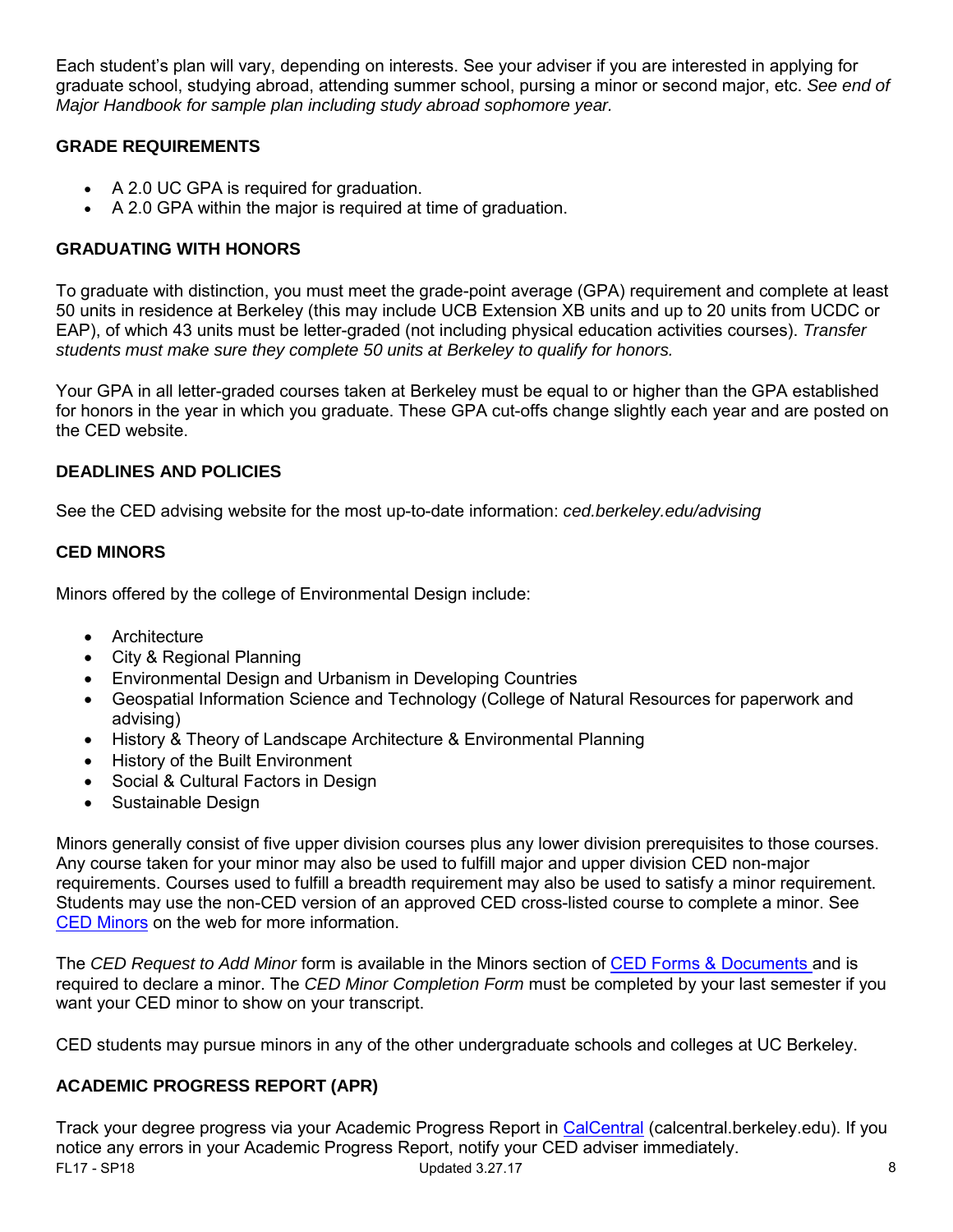## **COST OF ATTENDANCE ADJUSTMENT (FINANCIAL AID BUDGET APPEALS)**

Students are allowed to submit a request to the Financial Aid Office to increase the size of their standard budget for certain expenses that are above the standard amounts: housing, a computer (once every three years), uninsured medical/dental/optical expenses, and child care.

In addition, CED students who are enrolled in a studio course may submit **a Cost of Attendance Adjustment request ("budget appeal")** for additional loan or work-study to help cover studio-related expenses. To request additional financial aid to help with studio expenses, you will need to include with your appeal the "Estimated Undergrad Studio Expenses for Financial Aid Appeals" document, available on the CED website: <http://ced.berkeley.edu/ced/students/undergraduate-advising/forms-documents/>

For more information on the Cost of Attendance Adjustment, see [http://financialaid.berkeley.edu/cost](http://financialaid.berkeley.edu/cost-attendance-adjustment)[attendance-adjustment.](http://financialaid.berkeley.edu/cost-attendance-adjustment)

#### **HEALTH AND WELLNESS**

CED values the health and wellness of our students. We encourage all students to take care of themselves as they learn and progress through the academic rigor of their respective majors. To take advantage of personal counseling or coaching services, students have the option of meeting with our in-house mental health counselor OR seeking counseling at the following on-campus offices:

University Health Services (Tang Center):<https://uhs.berkeley.edu/counseling>

Drop-In Counseling at EOP:<https://uhs.berkeley.edu/counseling/satellite/chavez>

CED Counseling Services in Wurster Hall: [https://ced.berkeley.edu/students/counseling-psychological](https://ced.berkeley.edu/students/counseling-psychological-services)[services](https://ced.berkeley.edu/students/counseling-psychological-services) 

## **UC BERKELEY FOOD PANTRY**

The Food Pantry provides emergency nonperishable food to UC Berkeley students while they explore campus food security resources.<http://pantry.asuc.org/>

#### **CED PRIZES AND AWARDS**

One of the many financial resources available to CED students is the Prizes and Awards program. For more information see<http://ced.berkeley.edu/ced/students/prizes>

#### **CED CONNECTS**

[CED CONNECTS](http://ced.berkeley.edu/students/ced-connects/) is an online LinkedIn networking resource connecting CED students with alumni who can provide advice, information, and support. As a student, you can gain perspective on your long-term career goals; acquire advice on balancing education, career, and extracurricular activities; and receive honest feedback and encouragement. CED Connects on LinkedIn provides a powerful tool to let students and alumni broaden their network and networking skills. To sign up: <http://ced.berkeley.edu/students/ced-connects/>